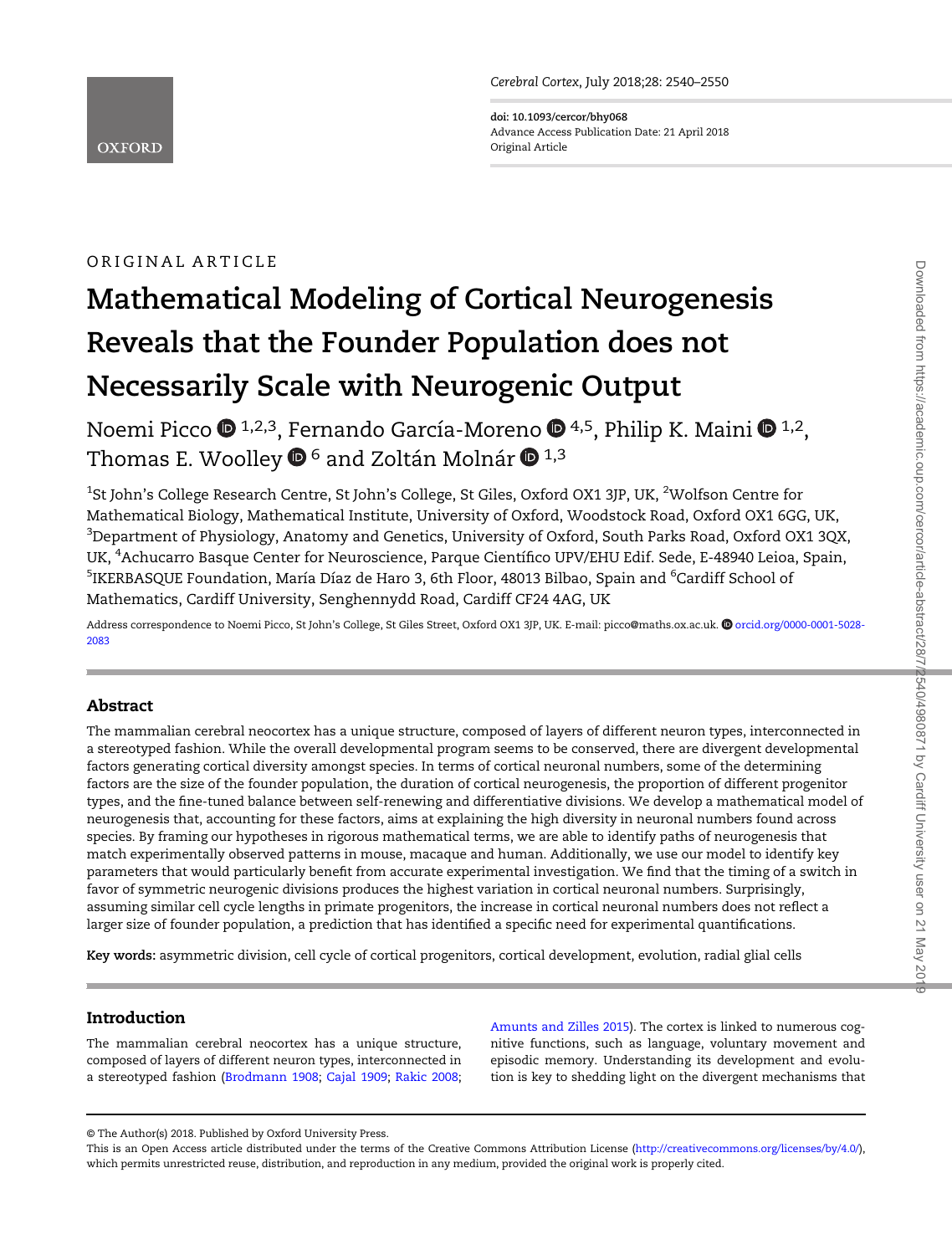give rise to interspecies differences or diseases, such as microcephaly. The most striking differences across species consist of final neurogenic output (i.e., the number of neurons produced by neurogenesis) and surface area [\(Krubitzer and Kaas 2005;](#page-9-0) [Dehay and Kennedy 2007\)](#page-9-0), while the variation in radial thickness of the cortex is less pronounced [\(Rakic 2009](#page-10-0), see [Table 1\)](#page-2-0). The 1000-fold variation in cortical surface area between mouse and human results in a remarkable specialization and diversification of cortical function, allowing faster processing of complex information [\(Kaas 2013\)](#page-9-0). However, the early developmental program that gives rise to each of these cortices seems to be conserved ([Bystron et al. 2008;](#page-9-0) [Lui et al. 2011](#page-9-0); [Kwan et al. 2012\)](#page-9-0). Among the many factors determining the development of a normal cortex in mammalian species are: the size of the founder population present at the beginning of cortical neurogenesis, the length of neurogenesis, the dynamics of cell cycle length, the proportion of different cortical progenitor types, and the fine-tuned balance between self-renewing and differentiative divisions [\(Rakic](#page-10-0) [1995;](#page-10-0) [Dehay and Kennedy 2007;](#page-9-0) [Florio and Huttner 2014](#page-9-0); [Imayoshi](#page-9-0) [and Kageyama 2014\)](#page-9-0). Qualitative changes in the outcome of neurogenesis following variations in any of these factors can be intuitively determined. For example, many decades ago Rakic predicted that a prolongation of the time devoted to amplification of the founder population results in expanded neuronal number and hence, cortical surface [\(Rakic 1988\)](#page-10-0). However, understanding how all of these factors work together to ensure the cortex is correctly formed, and finding the key parameters that have the greatest impact on the neuronal numbers, is less amenable to verbal reasoning and more suitable for rigorous mathematical modeling.

An impressive number of comparative studies, quantifying and analyzing the main differences in cortical neurogenesis of mammalian species, is available ([Molnár et al. 2006;](#page-10-0) [Cheung et al.](#page-9-0) [2007;](#page-9-0) [Herculano-Houzel 2009](#page-9-0); [Martínez-Cerdeño et al. 2017\).](#page-10-0) Some comparative quantitative data are beginning to be available on neuronal and glial cell numbers in various species [\(Herculano-](#page-9-0)[Houzel 2012\)](#page-9-0). However, these studies are limited to finding scaling rules that explain the variation in neurogenic output by means of other observable characteristics, such as length of neurogenesis and brain volume, and do not investigate the underlying mechanisms [\(Mota and Herculano-Houzel 2015\)](#page-10-0).

Recently, focus has turned to the identification of the progenitor types involved in cortical neurogenesis, in an attempt to exhaustively classify the cell types, from neural stem cells to postmitotic neurons, and all stages of differentiation in between, in representative species such as mouse [\(Gal et al. 2006](#page-9-0); [Stancik et al.](#page-10-0) [2010\)](#page-10-0), macaque ([Wang et al. 2011](#page-10-0); [Betizeau et al. 2013\)](#page-9-0), and human [\(Fietz et al. 2010](#page-9-0); [Hansen et al. 2010\)](#page-9-0). It is possible to identify similarities in the process of cortical neurogenesis in mouse and human, such as the radial expansion of the cortex orchestrated by stage-specific dividing cells, resulting in the formation of the layers in an "inside-first, outside-last" fashion. However, the diversification of progenitor cell types, and nonapically constrained proliferation, are indicative of divergent processes adopted by different species in the course of evolution [\(Reillo et al. 2011](#page-10-0); [Pilz](#page-10-0) [et al. 2013\)](#page-10-0). The more we know about the processes involved in each species' cortex development, the further we seem to be from finding a unifying theory that could explain the key variation observed in various mammals with a cerebral cortex.

We propose a theoretical framework, based on a first-principle approach, to build a general, yet accurate, representation of a minimal set of processes and players involved in the cortical neurogenesis of the mammalian brain. Our model is minimal in the sense that we start from the simplest possible representation and introduce the time-dependency that is sufficient to capture the experimentally observed actual progenitor and neuronal numbers. Building on the current understanding of the processes involved, and framing hypotheses of unknown processes in a mathematically rigorous way, we can make testable predictions and/or expose where there is a lack of biological data necessary for a systematic testing of these hypotheses.

The final goal of this study is to integrate mathematical modeling and experimental observations to highlight both the communal processes in the early development of, and the divergent factors that can explain cortical diversity amongst, mammalian species.

# Materials and Methods

We define a mathematical model of cortical neurogenesis, describing the dynamics of proliferation and differentiation at the cell population level, during the development of a mammalian brain. For this model to be descriptive of any species considered, we classify cells into 2 cellular populations: progenitors (*P*) and neurons (*N*). The former includes all premitotic neural progenitor cell types involved in neocortex development for a given species, for example, neuroepithelial cells, apical and basal radial glial, intermediate progenitors ([Rakic 1995;](#page-10-0) [Huttner and Brand 1997;](#page-9-0) [Noctor et al. 2004;](#page-10-0) [Florio and Huttner 2014](#page-9-0)). The neuron population includes all postmitotic and permanently differentiated cells. In our model we only consider neurons locally generated by progenitors situated between the ventricular and pial surfaces. Migration of glutamatergic neurons from outside sources [\(Barber](#page-9-0) [and Pierani 2016](#page-9-0); [García-Moreno et al. 2018\)](#page-9-0) or GABAergic neurons from subpallial ganglionic eminences [\(De Carlos et al. 1996;](#page-9-0) [Parnavelas 2000;](#page-10-0) [Anderson et al. 2001](#page-8-0); [Tamamaki et al. 2003\)](#page-10-0) is not explicitly modeled, however, it will be accounted for when integrating experimental quantifications into the model.

We consider 3 possible modes of progenitor cell division: self-amplifying division (SymP), generating 2 progenitors; asymmetric neurogenic division (AsymN), generating 1 progenitor and 1 neuron; symmetric neurogenic division (SymN), generating 2 neurons.

As we will see later, if these 3 types of division occurred with constant proportions, we would observe one of two possible outcomes: extinction or unlimited growth of the progenitor population. This type of model captures the eventual depletion of the progenitor population observed in adult cortical neurogenesis. Indeed, constant proportions of proliferation and differentiation were used to model similar dynamics in the adult hippocampus ([Ziebell et al. 2014](#page-10-0)). It is known, instead, that these modes of proliferation are preferentially balanced at different stages of neocortical neurogenesis during development [\(Noctor et al. 2004;](#page-10-0) [Götz and Huttner 2005\)](#page-9-0), and this program seems to be conserved across species [\(Kornack 2000](#page-9-0)). Furthermore, the progenitor population is not depleted during embryonic neurogenesis, to allow for gliogenesis later in development [\(Kessaris et al.](#page-9-0) [2006;](#page-9-0) [Mallamaci 2013](#page-9-0)).

We, therefore, define time-dependent probabilities describing the preferred mode of division in the progenitor population during neurogenesis:  $\alpha(t)$  is the probability of AsymN at a given time  $t$ ,  $\beta$  (*t*) is the probability of SymN; hence 1 –  $\alpha$  (*t*) –  $\beta$  (*t*) is the probability of SymP. The modulation of these probability functions in time defines a strategy that can be represented as a trajectory in the 3-dimensional space (AsymN, SymN, SymP) (Fig. [1](#page-3-0)).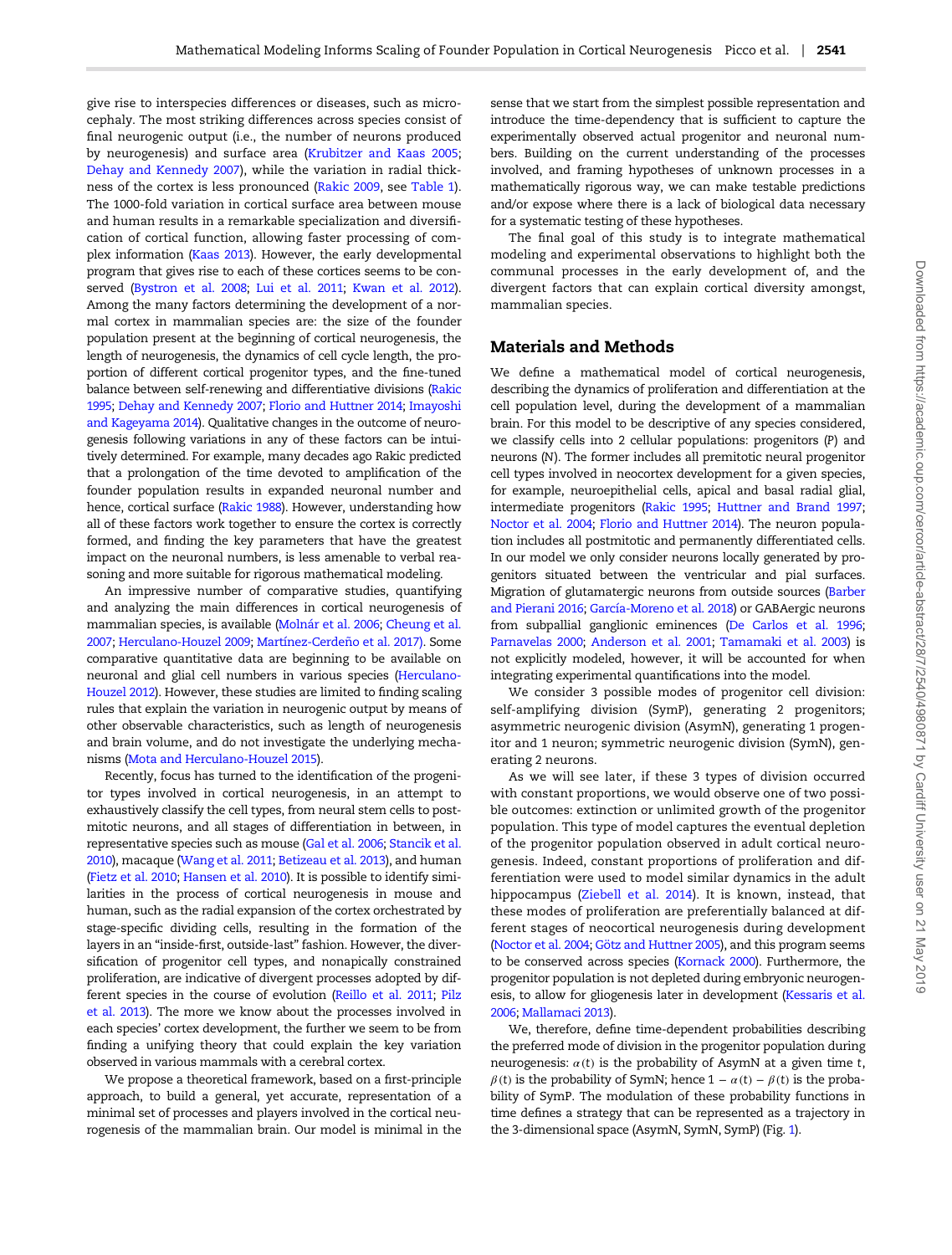|                                                                                                                                | Mouse                                      | Macaque                                           | Human                                                                                                                    | Reference                                                     |
|--------------------------------------------------------------------------------------------------------------------------------|--------------------------------------------|---------------------------------------------------|--------------------------------------------------------------------------------------------------------------------------|---------------------------------------------------------------|
| Cortical surface area                                                                                                          | $1\times$                                  | $100\times$                                       | $1000\times$                                                                                                             | Rockel et al. (1980), Rakic (1995), Mountcastle (1997),       |
| $\rm (cm^2)$                                                                                                                   | 4.20                                       | 287.68                                            | 2600.00                                                                                                                  | Sultan (2002)                                                 |
| Brain volume (mm <sup>3</sup> )                                                                                                | 508.91                                     | 87 896.00                                         | 1251847.00                                                                                                               | Stephan et al. (1981), Badea et al. (2007)                    |
| Neocortex volume $\text{ (mm}^3\text{)}$                                                                                       | 169.61                                     | 63 482.00                                         | 1006 525.00                                                                                                              | Stephan et al. (1981), Badea et al. (2007)                    |
| Neocortex/brain % volume                                                                                                       | 28.31                                      | 72.22                                             | 80.40                                                                                                                    | Stephan et al. (1981), Clark et al. (2001)                    |
| Brain weight (mg)                                                                                                              | 416.00                                     | 87350.00                                          | 1508000.00                                                                                                               | Herculano-Houzel (2009)                                       |
| Cortical thickness (mm)                                                                                                        | $0.6 - 1$                                  | $1.5 - 2.5$                                       | $3 - 4$                                                                                                                  | Rockel et al. (1980), Rakic (1995), Mountcastle (1997)        |
| Supragranular layers neurons (%)                                                                                               | 53 (hamster)                               | 71 (capuchin monkey)                              | $\overline{\phantom{0}}$                                                                                                 | Charvet et al. (2015)                                         |
| Start of layer IV production: $t_M$                                                                                            | E17                                        | E64                                               | E93                                                                                                                      | Workman et al. (2013)                                         |
| Adult brain neurons                                                                                                            | 70.89 million                              | 6376.16 million                                   | 86.06 billion                                                                                                            | Herculano-Houzel et al. (2006), (2007), Azevedo et al. (2009) |
| Adult neocortex neurons: $\bar{N}$                                                                                             | 13.69 million                              | 1.71 billion                                      | 16.34 billion                                                                                                            | Herculano-Houzel et al. (2006), (2007), Azevedo et al. (2009) |
| Ventricles (mm <sup>3</sup> )                                                                                                  | 4.80                                       | 834.00                                            | 18732.00                                                                                                                 | Stephan et al. (1981), Badea et al. (2007).                   |
| Founder population: $P_0$                                                                                                      | 375 000 <sup>a</sup>                       |                                                   |                                                                                                                          | Haydar et al. (2000)                                          |
| Neurogenesis starts: $t_0$                                                                                                     | E11                                        | E40                                               | E40                                                                                                                      | Rakic (1995), Rakic (1988), ; Dehay and Kennedy (2007)        |
| Neurogenesis duration (days): $(t_F - t_0)$                                                                                    | 8                                          | 30-60 (60 in primary visual)                      | -77                                                                                                                      | Rakic (1995), Rakic (1988), ; Dehay and Kennedy (2007)        |
| Cell cycle length: $T_C$                                                                                                       | E12:10.2 h; E16:18.4 h;<br>average: 14.3 h | E40:23 h; E60:54 h; E80:27 h;<br>average: 34.67 h | $\overline{\phantom{a}}$                                                                                                 | Takahashi et al. (1996), Kornack and Rakic (1998)             |
| Gestational period (days)                                                                                                      | 18.5                                       | 165                                               | 270                                                                                                                      | Workman et al. (2013)                                         |
| Predicted strategy-constant cell cycle model:<br>$(\alpha_0, \alpha_{\rm S}, \beta_{\rm F}, {\rm t}_{\rm S})$                  | (0.4, 0.5, 0.7, 14)                        | (0.1, 1, 0.7, 65.5)                               | (0.3, 1, 0.5, 94)                                                                                                        |                                                               |
| Predicted strategy—age-dependent cell cycle model: (0.2, 0.7, 1, 16)<br>$(\alpha_0, \alpha_{\rm S}, \beta_{\rm F}, t_{\rm S})$ |                                            | (0.5, 0.8, 1, 63.5)                               | $T_C \times 1$ : (0.1, 0.9, 0.8, 92)<br>$T_C \times 1.5$ : (0.4, 0.8, 0.7, 84.5)<br>$T_C \times 2$ : (0.1, 0.4, 0.7, 56) |                                                               |

<span id="page-2-0"></span>Table 1 Quantities of interest for mouse macaque and human. <sup>E</sup> indicates embryonic day.

a75% of pallial progenitors estimated by [Haydar](#page-9-0) et al. (2000), discounting progenitors of the medial, lateral, and ventral pallia.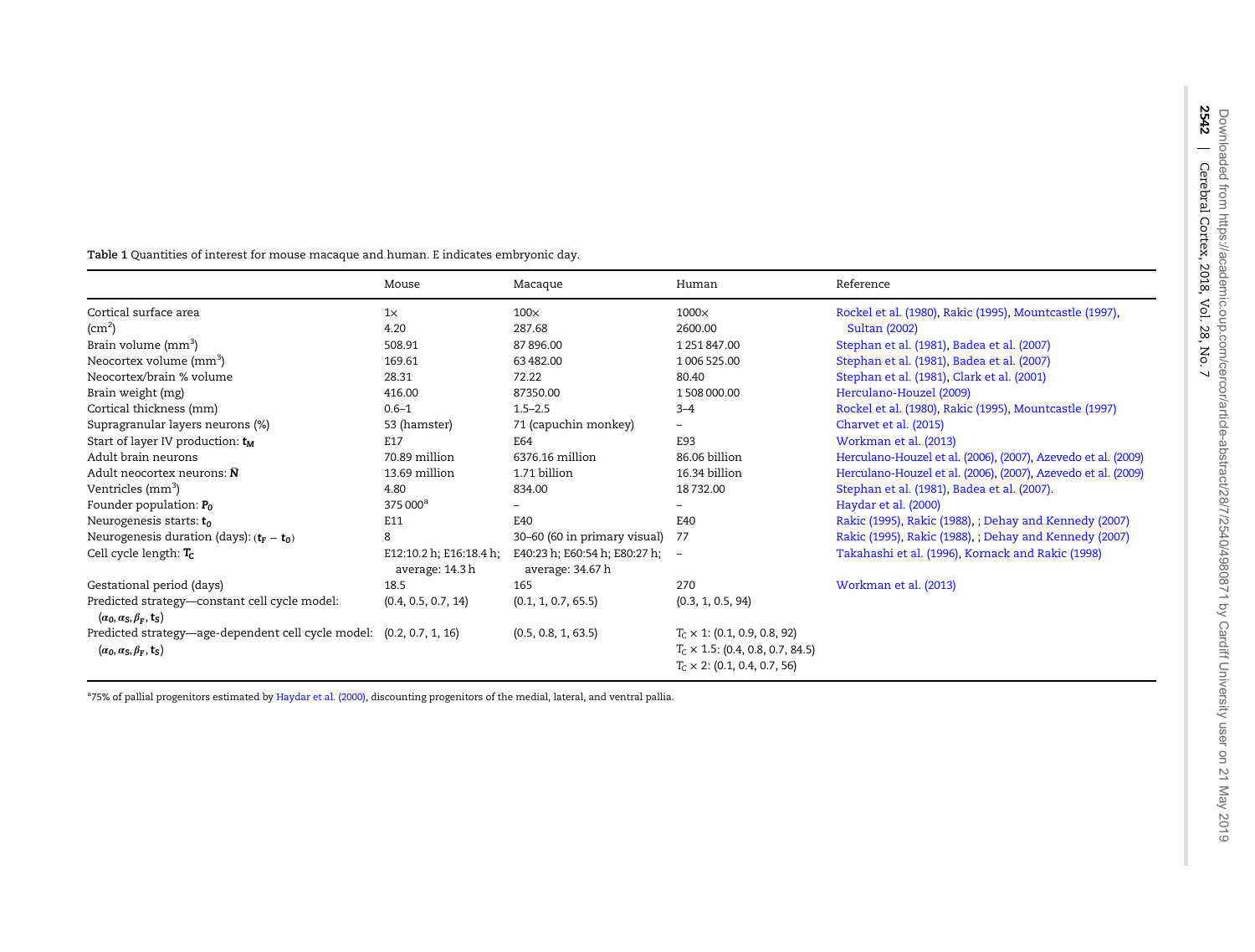<span id="page-3-0"></span>

Figure 1. Schematic of the 3 types of cellular division (left) and corresponding strategy space (right). P = progenitor. N = neuron. The progenitor cell population navigates the strategy space by balancing probabilities of committing to each of the 3 division types: symmetric proliferative (SymP), asymmetric neurogenic (aSymN), and symmetric neurogenic (SymN). The trajectory indicated by the arrow is an example time-dependent strategy, initially increasing the prevalence of AsymN, while reducing SymP, and finally favoring SymN.

The resulting system of ordinary differential equations (ODEs), describing the evolution in time of the progenitor (*P*) and neuron (*N*) populations is as follows:

$$
\begin{cases} \frac{dP}{dt} = \rho P(1 - \alpha(t) - 2\beta(t)), & P(t_0) = P_0, \\ \frac{dN}{dt} = \rho P(\alpha(t) + 2\beta(t)), & N(t_0) = 0, \end{cases}
$$
(1)

where  $\rho$  is the rate of division, and  $P_0$  is the founder population. We define  $t_0$  as the time of onset of neurogenesis, that is, when the first neuron is produced in the neocortex, and  $t_F$  as the final time of neurogenesis, and consider the time interval  $t \in (t_0, t_F)$ .

Cell death of postmitotic neurons is not explicitly modeled, but will be accounted for when integrating experimental estimates of final neurogenic output into the model. Similarly, the model can be refined to account for cell death of the progenitor cells. [Gohlke et al. \(2007\)](#page-9-0) investigated the role of cell death in a computational model of neuronal acquisition.

A vast literature for cell cycle models is available ([Weis et al.](#page-10-0) [2014\)](#page-10-0), and different modeling approaches can be adopted for the description of the cell cycle at different scales of complexity. We are interested in the cell population dynamics, a higher scale level than the fine-grained study of progression through cell cycle phases and the molecular processes involved. Therefore, we simply account for the progenitor cell cycle length, *T<sub>C</sub>*, defining the growth rate as:  $\rho = \log 2/T_C$ .

In the special case of constant  $\alpha$  and  $\beta$ , the *P* population either goes extinct, remains constant, or grows without bound, depending on the value of  $(1 - \alpha - 2\beta)$ , as shown in Supplemental Figure S1. Our time-dependent probabilities will model the observed patterns of division ([Takahashi et al. 1996\)](#page-10-0), with SymP the preferred mode of division at early neurogenesis, AsymN peaking at mid-neurogenesis and finally decreasing to leave SymN as the preferred mode of division at late neurogenesis. Therefore, we choose the probability functions to be piece-wise



Figure 2. Time-dependent probability functions for the 3 types of division. A 2 step linear strategy is hypothesized, with a shift from asymmetric to symmetric neurogenic division and concurrent reduction in self-amplifying divisions. Neurogenesis occurs in the time interval (t<sub>0</sub>, t<sub>F</sub>). Parameters  $α_0$ ,  $α_S$ ,  $β_F$ , t<sub>S</sub> unequivocally determine the shape of the functions.

linear functions of time and define the following parameters:  $α_0$ , the proportion of AsymN at onset of neurogenesis; *αS*, the proportion of AsymN at the time of strategy switch;  $β_F$ , the proportion of SymN at the end of neurogenesis; and *t*<sub>S</sub>, the time of the switch to a strategy favoring SymN. These 4 parameters uniquely determine the shape of the probability functions represented in Figure 2, hence, the trajectory in parameter space (Fig. 1). For an analytical description of the probability functions, see the Supplemental Information. We only consider biologically relevant parameter values, namely:

$$
0 < \alpha_0 < 1, \ \alpha_0 < \alpha_{\rm S} < 1, \ 0 < \beta_{\rm F} < 1, \ t_0 < t_{\rm S} < t_{\rm F} \,. \tag{2}
$$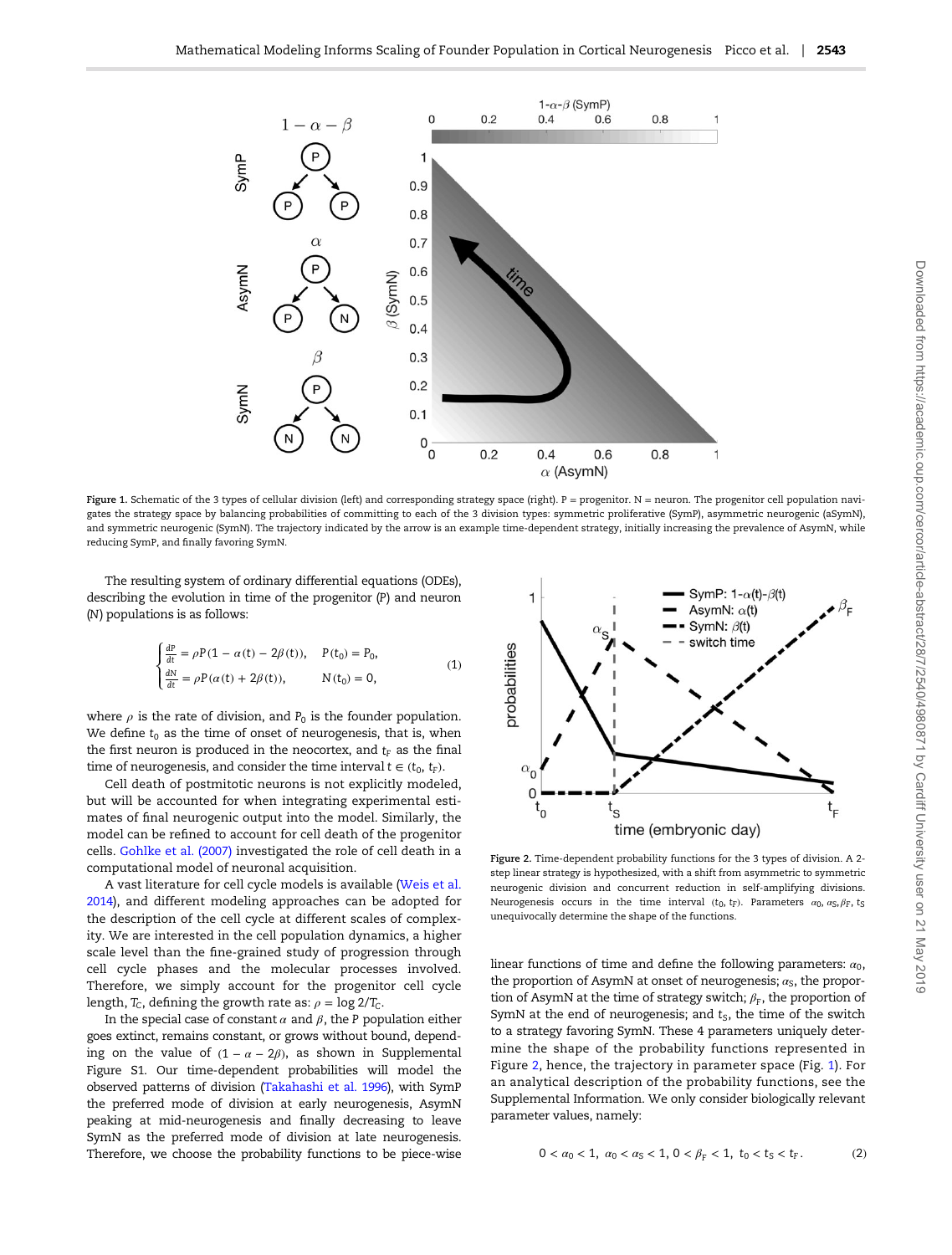<span id="page-4-0"></span>

Figure 3. Representation in strategy space of the mouse, macaque, and human strategy for constant (A) and age-dependent (B) cell cycle length models. The lower panels, (C) and (D), respectively, show the corresponding estimates for the time of switch. Macaque and human times are rescaled on the equivalent mouse time scale, to facilitate a meaningful comparison of the timing of events across species.

Within these constraints, any combination of the 4 parameter values will correspond to a trajectory in the strategy space.

The model outcome, given a choice of parameter values, consists of the functions of time *P*(*t*) and *N t*( ), representing the cell counts over the course of neurogenesis, that is, for  $t \in (t_0, t_F)$ .

We initially consider mouse embryonic cortical neurogenesis, occurring between E11 and E19 (E indicates embryonic day), and fixed cell cycle length,  $T_C = 14.3$  $T_C = 14.3$  $T_C = 14.3$  h (Table 1). However, in a second version of the model, we introduce an agedependent cell cycle time,  $T_C(t)$ , to account for the experimentally observed modulation of the cell cycle length throughout the course of neurogenesis, mostly due to variations in the S phase [\(Dehay and Kennedy 2007](#page-9-0)).

#### Results

Our study focuses on 3 species of interest: mouse, macaque monkey, and human. We intend to build a mathematical framework that can easily be extended to consider a larger number of species, with the aim of analyzing and explaining cortical neurogenesis through the lens of evolution. Specifically, our study focuses on cortical neuronal number, rather than brain size. This allows for a more straightforward comparison of proliferative and differentiative dynamics across species, without the need to introduce species-specific characterization of cell size and density. Although data on a large number of other mammalian species exist, we focus on these 3 species that have been chosen in previous studies to effectively illustrate neocortex development across distinct branches of the phylogenetic tree [\(Rakic 1995](#page-10-0)).

We initially search the (AsymN, SymN, SymP) space to find the strategy, or strategies, matching the observed patterns of cerebral cortical neuronal numbers in each species. Then, we use each species' estimated strategy to make predictions about the size of the founder population, currently unavailable in the experimental literature. The model we propose can be used to compare different developmental strategies to determine the existence of evolutionary or developmental constraints. Finally, we can determine those parameters to which the model outcome is most sensitive, suggesting the need for higher resolution data, and identify those parameters whose variation does not substantially affect model predictions.

#### The strategy to build a mouse neocortex

The laminar position of a newly generated neuron is determined by the time of birth in an "inside-first, outside-last" fashion [\(McConnell and Kaznowski 1991\)](#page-10-0), therefore, we can assume that the radial expansion of the neocortex is proportional to the number of neurons. In mice, specifically, the total number of neurons per column is approximately shared between upper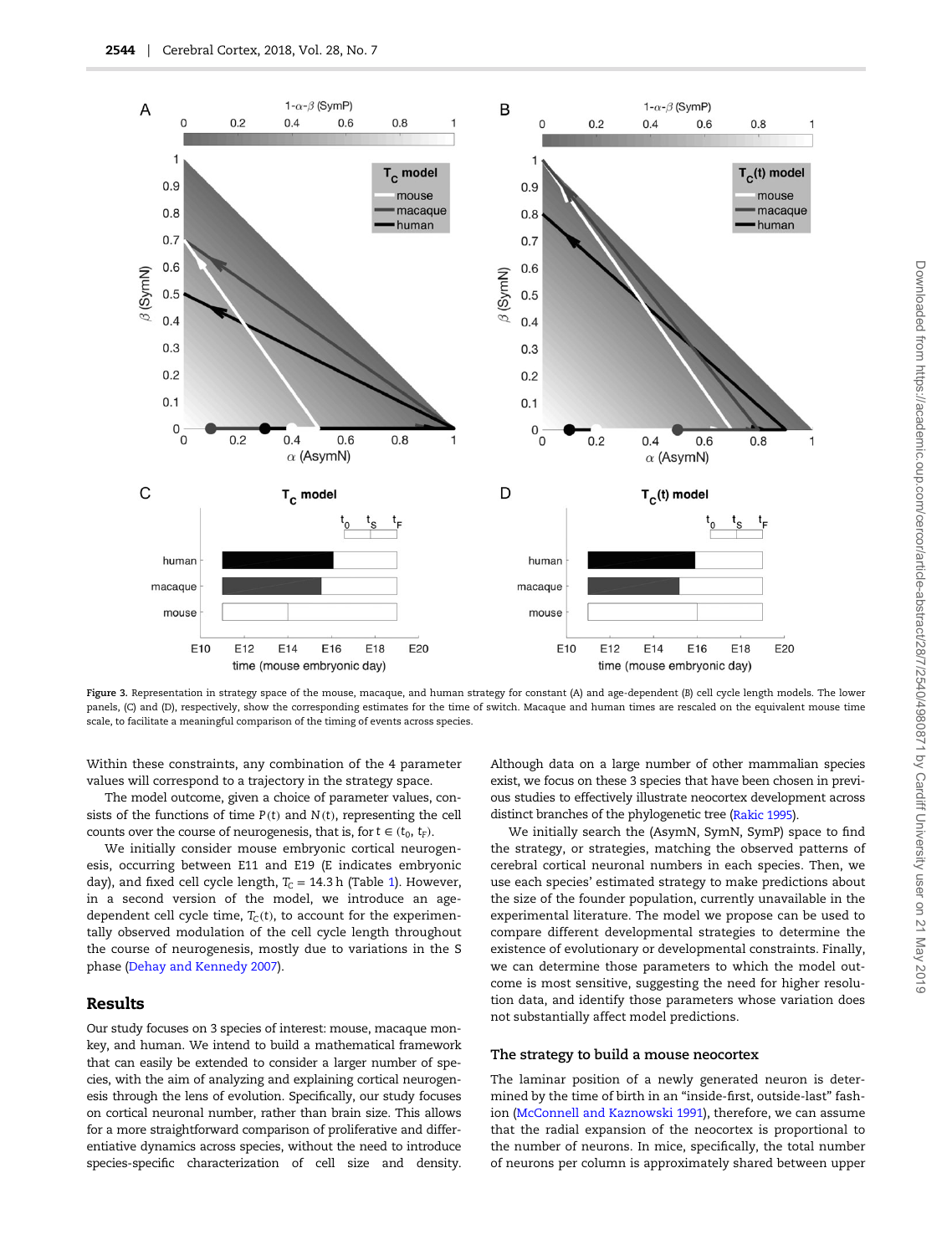<span id="page-5-0"></span>and deeper cortical layers, while upper layers are significantly expanded in primates ([Markram et al. 2004](#page-9-0); [Vasistha et al. 2015;](#page-10-0) [Charvet et al. 2015](#page-9-0); Table [1\)](#page-2-0).

Since we are interested in the ratio of population sizes at different times, we can rewrite equations ([1](#page-3-0)) as follows:

$$
\begin{cases}\n\frac{d\tilde{P}}{dt} = \rho \tilde{P}(1 - \alpha(t) - 2\beta(t)), & \tilde{P}(t_0) = 1, \\
\frac{d\tilde{N}}{dt} = \rho \tilde{P}(\alpha(t) + 2\beta(t)), & \tilde{N}(t_0) = 0,\n\end{cases}
$$
\n(3)

where <sup>∼</sup> *P* and *N*͠are progenitor and neuron cell numbers, respectively, per initial progenitor  $P_0$ , so that the problem is independent of the size of the founder population.

Therefore, we define the 'mouse strategy' as the 4-tuple  $(\alpha_0, \alpha_S, \beta_F, t_S)$  that best approximates the following:

$$
\tilde{N}(t_F) = \frac{\tilde{N}(t_M)}{\varphi} + \varepsilon, \tag{4}
$$

with minimum error *ε*. Here, *φ* is the ratio of neurons in deeper layers (V and VI).  $t_M$  is defined as the time when production of layer V is completed and production of layer IV starts. Hence, we look for the strategy that, to a first approximation, produces  $\varphi$ *N*(*t<sub>F</sub>*) neurons by *t<sub>M</sub>*. Specifically, in mouse cortical neurogenesis,  $\varphi$  = 0.52 and  $t_M$  = E17 (Table [1\)](#page-2-0).

Given the small dimensionality of the problem, it is computationally feasible to perform a systematic and exhaustive search of the parameter space corresponding to all possible 4-tuples that satisfy equation [\(2\)](#page-3-0). Doing so, we obtain the strategy:

$$
\alpha_0 = 0.4, \ \alpha_S = 0.5, \ \beta_F = 0.7, \ t_S = E14. \tag{5}
$$

The trajectory corresponding to this mouse strategy is shown in Figure [3](#page-4-0)A,C. Note that, given the linearity of the system, the strategy satisfying equation (4) for  $\varepsilon = 0$  will still be valid for any value of  $P_0$ , or for a different neurogenesis length ( $t_F - t_0$ ), provided that the time of switch *t<sub>S</sub>* is rescaled. Supplemental Figure S2 shows the result of the full search of the 4-dimensional parameter space.

Our parameter sensitivity analysis (see Supplemental Information for details) reveals that the highest sensitivity of the



Figure 4. Local sensitivity analysis of strategy parameters around the mouse strategy (equation 5). Sensitivity is calculated according to the formula reported in the Supplemental Information.  $θ$ <sup>∗</sup> indicates the reference value for the parameter whose sensitivity is being calculated. By definition, the sensitivity corresponding to *θ*⁎ is 0.

output can be attributed to variations in the *t<sub>S</sub>* parameter (Fig. 4). This means that the variation in model output observed when varying the time of switch (t<sub>S</sub>) is more substantial when compared with the effect of varying the absolute prevalence of different types of division ( $\alpha_0$ ,  $\alpha_S$ ,  $\beta_F$ ). This sensitivity, as well as lack of experimental quantification, illustrates a demand for future experimental research into quantifying, or at least characterizing, this time scale.

#### Species-Specific Strategies

We now move from the mouse, where neurogenesis has been extensively studied, to primates, where many key processes are relatively poorly characterized. Despite the lack of experimental quantification, we proceed with the best approximation found in the literature, and later test the robustness of our results against these simplifying assumptions and approximations. When evaluating the macaque strategy, we implement the method previously presented for the mouse, adjusting the timing of events  $(t_0, t_F, t_M)$ , the cell cycle length,  $T_C$ , and the ratio of deeper layer neurons, *φ*. Finally, in order to evaluate the human strategy, values for parameters *T<sub>C</sub>* and *φ* are approximated using the macaque parameters, as they cannot be found in the literature. A summary of model parameters adopted, and resulting strategies for each species, are reported in Table [1.](#page-2-0)

### Age-Dependent Cell Cycle

A simplifying assumption in the model is that cell cycle length is kept constant during neurogenesis. However, species-specific age-dependencies could significantly affect the total number of divisions occurring during neurogenesis, and consequently the final neurogenic output. For example, the linear increase of cell cycle length observed in mice determines a lower rate of division in late neurogenesis. In macaque, however, an initial increase in cell cycle length is followed by a decrease in mid-to-late neurogenesis [\(Kornack and Rakic 1998](#page-9-0)). This age-dependent modulation of frequency of division, combined with the temporal modulation of propensities of the modes of division, can substantially alter the dynamics and, hence, the outcome of neurogenesis. Our model (1) can be extended to account for this time dependency (i.e.,  $\rho = \rho(t)$ ) to give a more accurate representation of the system and describe what turn out to be nonintuitive implications, in terms of neurogenic output.

For each species of interest we chose a linear description of *T<sub>C</sub>*(t), obtained by interpolation of the data from [Kornack and](#page-9-0) [Rakic \(1998\)](#page-9-0) (Fig. [5](#page-6-0)A, top row and Supplemental Information for the analytical definition). Repeating the search in the strategy space with the age-dependent model, calibrated to each species, we obtained a new set of strategies, reported in Table [1](#page-2-0) and represented in Figure [3](#page-4-0)B,D. Intuitively, the delay in the time of switch to neurogenic divisions predicted for the mouse strategy increases the pool of progenitors to compensate for a decrease in the frequency of division at late mouse neurogenesis. Conversely, the nonmonotonic cell cycle regulation throughout primate neurogenesis results in an earlier time of switch for both macaque and human.

## Estimate of Founder Population for Mouse, Macaque, and Human Cortex

The number of cortical neurons present at the end of neurogenesis far exceeds the number in the adult neocortex, because of significant apoptosis of progenitors and newly born neurons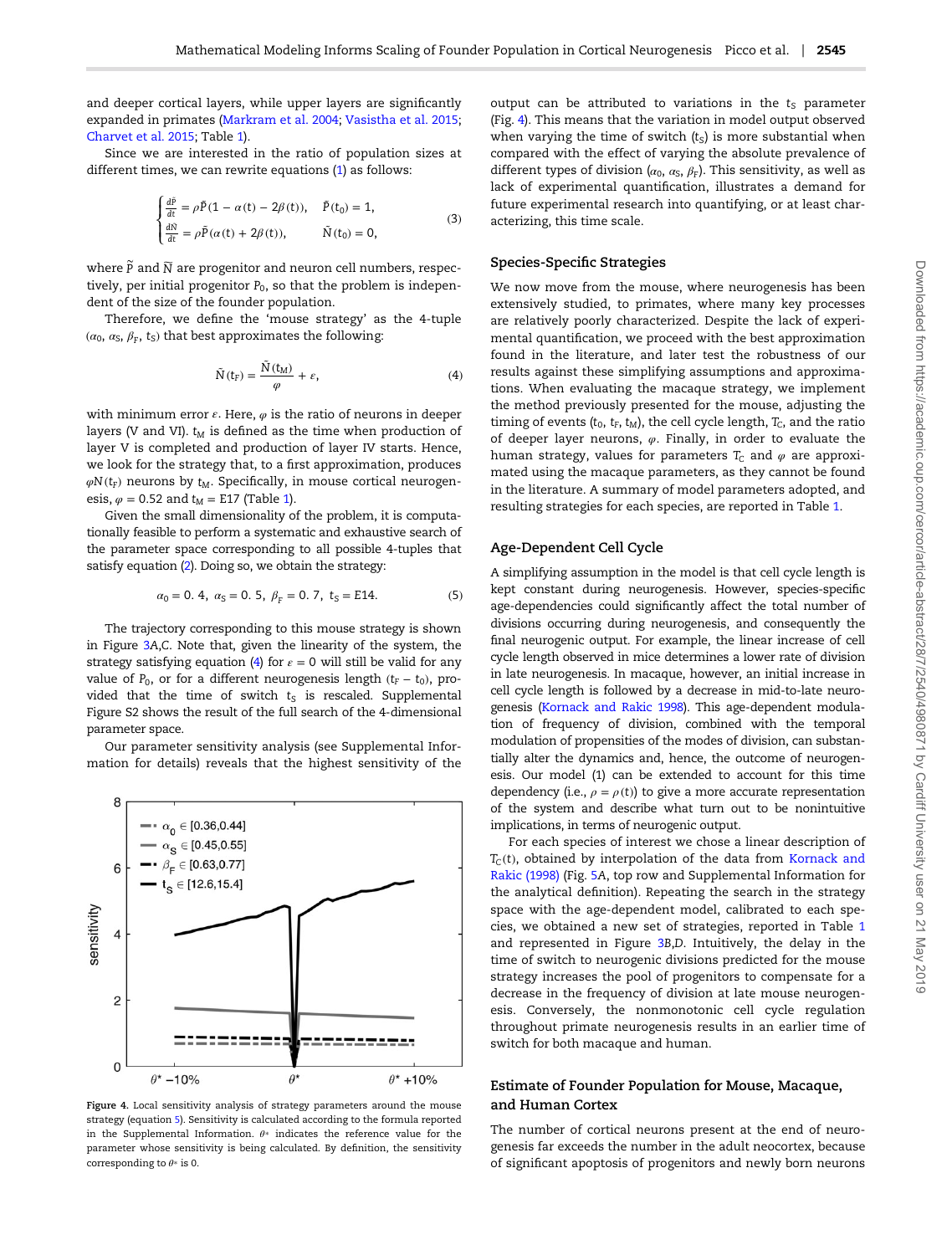<span id="page-6-0"></span>

Figure 5. (A) Top row: constant (solid line) and age-dependent (dashed line) cell cycle models for mouse, macaque, and human. Bottom row: Solutions *N t*( ) and *P t*( ) for the 2 alternative cell cycle models parameterized on the 3 species. (B) Founder population estimates for mouse, macaque, and human using the corresponding strategy for constant (o) and age-dependent (☆) cell cycle length models.

[\(Kuan et al. 2000](#page-9-0); [Pompeiano et al. 2000\)](#page-10-0). Additionally, in several instances, neurons migrate to the cortex after being generated elsewhere. Some examples are glutamatergic Cajal-Retzius and subplate neurons generated in the cortical hem or rostral medial telencephalic wall ([Bielle et al. 2005](#page-9-0); [García-Moreno et al. 2007;](#page-9-0) [Pedraza et al. 2014](#page-10-0)) or GABAergic interneurons generated in the medial, lateral and caudal ganglionic eminences ([De Carlos et al.](#page-9-0) [1996](#page-9-0); [Lavdas et al. 1999](#page-9-0); [Anderson et al. 2001](#page-8-0); [Corbin et al. 2001;](#page-9-0) [Tamamaki et al. 2003](#page-10-0)). Therefore, we estimate the neurogenic output *N*( $t_F$ ) adjusting the number of adult cortical neurons for 30% cell death and 25% of interneurons migrating to the cortex. Later we show that the results are robust to variations in these quantities.

Given  $N(t_F)$ , we intend to use our neurogenesis model to estimate a key quantity of interest that lacks experimental quantification: the founder population, *P*<sub>0</sub>. For each species of interest, we use Approximate Bayesian Computation (ABC, see Supplemental Information and [Picco et al. 2017\)](#page-10-0) to obtain an estimate of *P*<sub>0</sub>. This method gives the best fit to match the neurogenic output  $N(t_F)$ , given the model of choice (constant, or age-dependent, cell cycle length), and the corresponding strategy. Figure 5B shows the estimates of  $P_0$  for the 3 species and 2 models.

Both the constant and age-dependent cell cycle models predict that the exponential increase of cortical neurons from mouse to macaque is justified by a linear increase in the founder population (note the logarithmic scale on the *y* axis). This prediction agrees with the radial unit linear model [\(Rakic](#page-10-0) [2009\)](#page-10-0), attributing an exponential expansion of the number of radial columns to the linear increase in the symmetrically dividing neural stem cell pool that, in our model, is represented by the founder population  $P_0$ .

Our estimate for human *P*<sub>0</sub>, however, leads to a somewhat counterintuitive prediction. When moving from macaque to human, the founder population required to produce larger neurogenic output is not increasing. Specifically, the founder population estimated for the human cortex is smaller than those values predicted for both mouse and macaque, despite producing a considerably larger number of neurons.

Solutions  $N(t)$  and  $P(t)$  for the parameterized models are shown in Figure 5A, bottom row. It is worth noting that, despite the estimation being obtained by fitting one data point only, *N*( $t_F$ ), for a given strategy, the time course of the model output does not vary significantly when comparing the 2 models (compare solid and dashed lines). Therefore, a more accurate representation of age-dependent cell cycle length does not change the time dynamics, but it does significantly affect quantitative estimations of the size of the founder population, especially for larger species. The qualitative behavior of *P*(*t*) obtained with the parameterized model recapitulates the temporal dynamics expected of the progenitor population, as it reflects the observed expansion followed by shrinking of the proliferative zone [\(Bystron et al. 2008](#page-9-0)). More importantly, at the end of neurogenesis we expect a nondepleted progenitor population, since gliogenesis, occurring in a consecutive window of time, will be carried out by the remaining pool of progenitors, *P*(*tF*).

To test the robustness of our result and challenge the counterintuitive prediction regarding the founder population, we introduce variations in the assumptions that could have skewed the results. Specifically, we repeat the estimations for varied amounts of interneuronal migration and postneurogenesis cell death. Even an unrealistically large rate of postneurogenesis cell death does not alter the prediction of lower human founder population (Suppl. Fig. S3A). Similarly, the prediction still holds even when increasing the rate of interneuronal migration to 50% (Suppl. Fig. S3B), although a more realistic 20% rate has been suggested [\(Petanjek et al. 2009\)](#page-10-0). Finally, due to the lack of quantification of cell cycle length for human progenitors at various developmental stages, we used the experimental data for the macaque cell cycle length. This assumption, adopted in previous comparative studies [\(Rakic 1995\)](#page-10-0), is valid only as a first approximation, since the 2 species belong to the same order. However, an underestimation of the cell cycle length in humans could cause an underestimation of the corresponding founder population. Additionally, a different frequency of cell divisions will alter the strategy adopted. Therefore, we re-evaluate the human strategy for longer cell cycles, up to twice the baseline value for macaque progenitor  $T_C$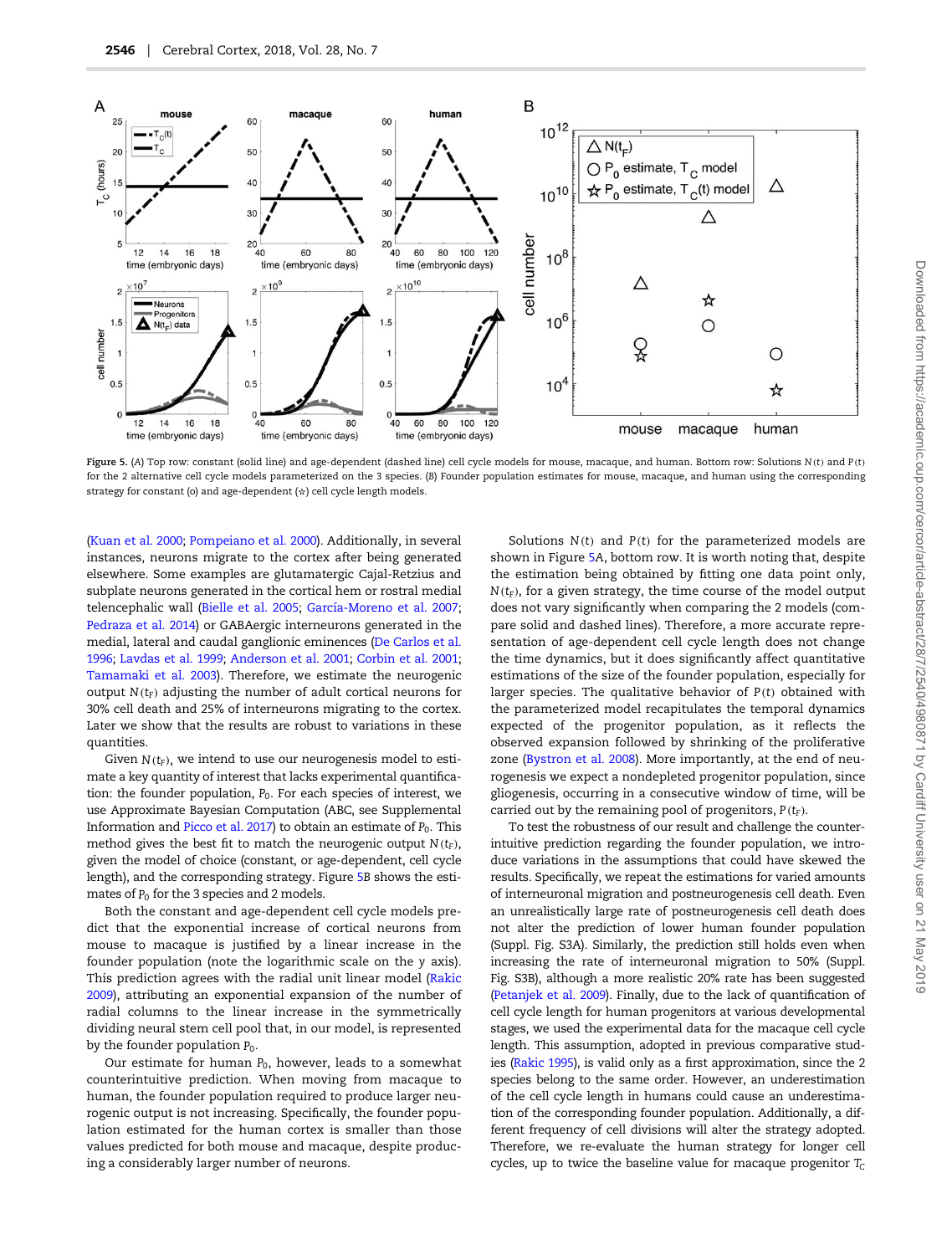(Table [1\)](#page-2-0), and subsequently repeat the corresponding estimations of the founder population (Suppl. Fig. S4A and B for constant and age-dependent cell cycle length models, respectively). For such large values of cell cycle amplification, the model prediction changes. The constant cell cycle model predicts that an increasingly large founder population is necessary to obtain increasingly larger neurogenic outputs by the end of neurogenesis. The more accurate age-dependent cell cycle model, however, predicts that, even with a human cell cycle largely amplified with respect to the macaque, the founder population is approximately conserved.

## The Neurogenesis Simulator

We have developed a graphic user interface (GUI) allowing the user to select and calibrate the neurogenesis model, observing how the temporal population dynamics vary when changing parameter values. The user can select and compare strategies of neocortical neurogenesis across different species. The neurogenesis simulator is available for download at [www.dpag.ox.ac.uk/](http://www.dpag.ox.ac.uk/team/noemi-picco) [team/noemi-picco](http://www.dpag.ox.ac.uk/team/noemi-picco).

#### Discussion

We propose a simple mathematical model of cortical neurogenesis that aims at describing the dynamics of cell proliferation and differentiation in various species.

Specifically, we can think of the cortex in each species arising as the result of a controlled balance of cell proliferation and differentiation, to obtain the developmental strategy. Such a strategy consists of the modulation in time of these processes during development (Fig. [1](#page-3-0)) so that, within the time allowed for cortical neurogenesis in each species, the required number of neurons is produced and cortical layers are formed.

In order to make meaningful comparisons between species, we defined a 2-population model, describing the time dynamics of progenitors and neurons during cortical neurogenesis. The progenitor population is defined differently for any species of interest and its description can be refined to include different types of progenitor cells (e.g., neuroepithelial cells, radial glial, intermediate progenitors).

The main hypothesis of this model is that the 3 types of division (SymP, AsymN, and SymN) are preferentially adopted at different stages of neurogenesis. Therefore, we imposed a 2-step linear strategy with the prevalent mode of division shifting from self-replication at early neurogenesis to neurogenic differentiation at later times (Fig. [2](#page-3-0)). We propose 2 variants of the model, with constant, and age-dependent, cell cycle length, respectively.

The model framework allows the systematic exploration of the strategy space by simultaneously varying all parameter values within biologically relevant ranges to find the strategy (strategies) matching the observed outcomes (Suppl. Fig. S2). Thus we can obtain the developmental strategy for mouse, macaque, and human neurogenesis (Fig. [3\)](#page-4-0).

Despite imposing the shape of probability functions, to describe a shift in prevalence of mode of division, we do not make assumptions about the timing of the switch from mostly self-replication to mostly neurogenic differentiation. The model prediction is that, to match the pattern of neurogenic output observed, the time of switch must be around early/mid-neurogenesis in mouse, and around mid/late-neurogenesis in macaque and human (Fig. [3C](#page-4-0)). The introduction of a more accurate age-dependent cell cycle model results in a later time of switch in the mouse strategy, and an earlier time of switch in the macaque and human strategy (Fig. [3D](#page-4-0)).

We then used sensitivity analysis to determine which parameters have the highest influence on the model outcome. We found that the timing of switch of strategy from mostly selfreplicating to mostly neurogenic divisions is more important, in terms of neurogenic output, than the mere proportions of these types of division (Fig. [4](#page-5-0)). Although a number of cell-intrinsic factors have been found to regulate modes of division at the singlecell level, a full understanding of the mechanisms is lacking. For example, overexpression of  $p27^{Kip1}$ , a cyclin-dependent kinase inhibitor, was found to substantially reduce neurogenic output in supergranular layers (i.e., late-stage neuronal production; [Tarui](#page-10-0) [et al. 2005](#page-10-0)). Although this constitutes only circumstantial evidence,  $p27^{Kip1}$  is a potential candidate for the experimental validation of the effects of a delay in the time of switch. Similarly, *β*−catenin was found to be a key regulator of cell cycle re-entry of neural precursors, promoting self-replicating divisions and generating aberrant cortices in mutant mice [\(Chenn and Walsh 2002\)](#page-9-0). Primary microcephaly is an example of a developmental disorder associated with a mistimed switch between proliferative and differentiative divisions. Specifically, all microcephaly genes identified are related to centrosomal abnormalities affecting mitosis [\(Gilmore and Walsh 2013\)](#page-9-0).

Having characterized the species-specific strategies, we used the model to estimate another quantity of interest, currently unavailable in the literature, namely, the size of the founder population of progenitors. Our model makes a counterintuitive prediction: the number of founder progenitors needed to produce the neurons present in the human cortex at the end of neurogenesis is lower than the corresponding estimate for macaque, despite the 2-fold increase in neurogenic output (Fig. [5\)](#page-6-0). This prediction holds even for large variations in key parameters, such as rates of postneurogenesis cell death and interneuronal migration (Supplementary Fig. S3).

Finally, we investigate the effects of variations in cell cycle length, assumed to be approximately similar in all primates, given the lack of data. We allowed some variation from the baseline value (macaque) and observed that the model prediction breaks down for large, unrealistic, values of human progenitor cell cycle length. This is an example of how, by integrating theoretical and experimental modeling, we can determine how other observed phenomena affect our hypotheses, predictions, and understanding of the process that is being investigated. This approach is particularly relevant in resolving questions arising from circumstantial evidence. Indeed, the theoretical model can suggest whether a given mechanism could lead to significantly different predictions, suggesting that further experimental investigation is necessary, or otherwise futile for the problem being investigated.

[Mora-Bermúdez et al. \(2016\)](#page-10-0) estimate an approximately 1.3× amplification in progenitor cell cycle length in human organoids, with respect to macaque. To the best of our knowledge, however, a quantification of the cell cycle length of human progenitors is not available from the current literature in vivo. Therefore, at this stage, we can only speculate on the implications of this counterintuitive prediction. However, our study suggests that further experimental studies should focus on the quantification of cell cycle duration, as our model shows that very different predictions can follow. Conversely, variations in other properties of the system, such as postneurogenesis neuronal cell death and interneuronal migration, do not affect the qualitative predictions of the model.

There is strong evidence of a link between cell cycle lengthening (specifically, of the G1 phase) and the progression to a higher propensity to differentiative divisions [\(Dehay and](#page-9-0)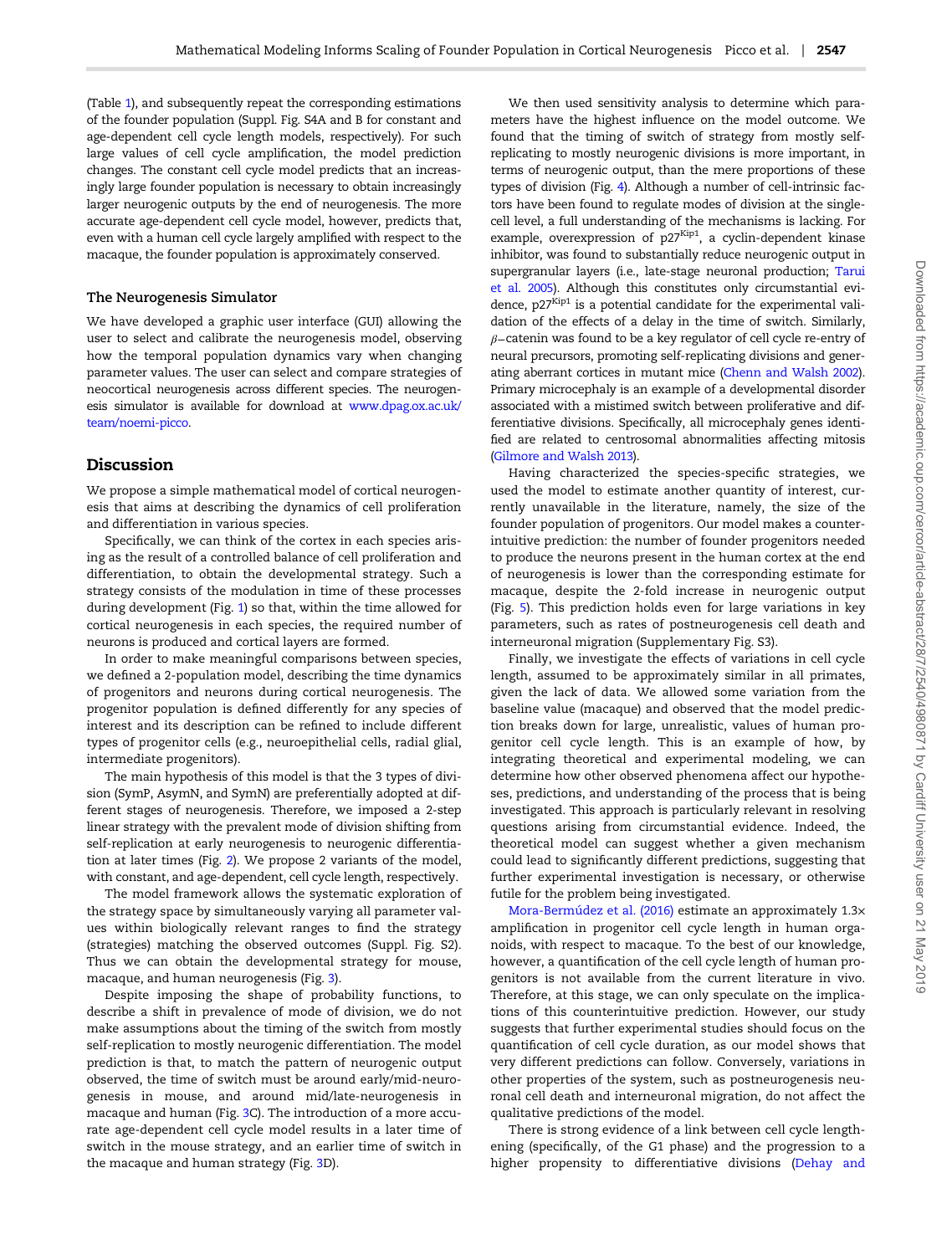<span id="page-8-0"></span>[Kennedy 2007\)](#page-9-0). However, the relationship of causality between these 2 factors has yet to be established. By proposing 2 versions of the cell cycle model, we offer an alternative interpretation of the developmental program, with no direct relationship between cell cycle length and preferred modes of division. Our constant, and age-dependent, cell cycle models lead to qualitatively similar predictions regarding the scaling of the founder population, but very different quantitative predictions for a given species (Fig. [5](#page-6-0)B). Experimental quantification of *P*<sup>0</sup> would give the added benefit of validating either one of the 2 models, determining the need (or not) of age-dependent cell cycle to quantitatively recapitulate the population dynamics.

# Conclusions

In this study we introduced a minimal theoretical framework which, informed by experimental observations, offers a mechanistic explanation of the development and evolution of the mammalian neocortex. This model allows a comparative study of mammalian species, and future modeling of human pathologies, such as microcephaly. In building our first minimal model we left out a number of properties of the system and mechanisms that could be integrated as they become relevant and necessary to answer specific biological questions, and as more data become available. For example, radial migration is only modeled implicitly, by assuming that positioning in the radial direction is related to time of birth ([Rakic 1974](#page-10-0); [McConnell et al.](#page-10-0) [1991\)](#page-10-0), fundamental to establishing a relation between the timing of neurogenesis and the distribution of neurons between upper and deeper cortical layers (equation [4\)](#page-5-0). Additionally, our model captures the dynamics of neuronal acquisition averaged over the entire neocortex, neglecting variations in cortical areas. Early regionalization determined by variations in cellcycle kinetics is crucial [\(Polleux et al. 1997](#page-10-0); [Dehay and Kennedy](#page-9-0) [2007\)](#page-9-0). However, such differences are relatively minor compared with the cross-species variation that we intended to address with this work. Furthermore, our model explains interspecies variation in neurogenic output regardless of cortical surface and folding. To explain these differences (i.e., gyrencephalic vs. lissencephalic) we would have to account for density, cell size, tangential migration, etc., all of which are species-specific quantities and properties. Specifically, it was shown that cortical folding approximately scales with surface area and thickness, and not with neuronal numbers [\(Mota and Herculano-Houzel 2015\)](#page-10-0). Additionally, through integration of imaging and mathematical modeling it was demonstrated that variations in cortical thickness within the cortex are caused by the physical forces emerging during the folding process ([Holland et al. 2018\)](#page-9-0). However, the problem of neocortex folding is a separate avenue of research, decoupled from the mechanisms that we want to investigate here.

The aim of this work was to go beyond scaling rules, to identify the minimum set of players, properties and interactions sufficient to explain cross-species variation in cortical neurogenesis in terms of mechanisms.

Specifically, we can exploit the predictive and analytical power of mathematical modeling to discriminate between the many factors contributing to the formation of the cortex. Additionally, sensitivity analysis allows us to pinpoint those mechanisms where higher resolution data would be beneficial to improve our understanding of cortical neurogenesis. The usefulness of mathematical modeling is two-fold. It can be used to guide us on experiments that are necessary to quantify

the key parameters that need to be systematically compared across species. To this end we introduced the 'neurogenesis simulator,' a tool allowing the user to observe changes in the model outcome as model parameters and assumptions are varied. Mathematical modeling can also be helpful in formally proving (or falsifying) empirical hypotheses generated from experimental observations, such as the radial unit hypothesis formulated many decades ago by [Rakic \(1988\)](#page-10-0). We found that the timing of shift from self-replicating to neurogenic divisions is key to obtaining the correct neuronal numbers by the end of neurogenesis. The lack of experimental quantification of a second key quantity, cell cycle duration, leaves an open question. Namely, whether the predicted reduction in founder population size of human versus macaque is real. If experimentally validated, this prediction would have a key implication in evolutionary terms. That is, species with increasingly larger numbers of cortical neurons could likely have adopted the same 'developmental strategy' adjusting the duration of neurogenesis, thus requiring an approximately conserved size of founder population. Indeed, a founder population size that scales with the neurogenic output would be prohibitively large and inefficient, compared with running the same developmental program (strategy) over a stretched window of time.

We envisage the use of our neurogenesis model to map evolutionary trajectories that describe neurogenesis in different species, as well as deviations in such trajectories that correspond to brain diseases.

# Supplementary Material

Supplementary material is available at Cerebral Cortex online.

# Funding

St John's College Research Centre Grant to T.E.W., P.K.M. and Z.M. in collaboration with F.G.-M. The work in the laboratory of Z.M. was supported by grants from MRC, Wellcome Trust, Royal Society and St John's College Research Centre. P.K.M. and T.E.W. would like to thank the Mathematical Biosciences Institute (MBI) at Ohio State University, for partially supporting this research. National Science Foundation (Grant number DMS1440386) to MBI F.G.-M. holds an IKERBASQUE Research Fellowship.

#### Notes

The authors gratefully acknowledge useful discussions with members of the Brain Research And Inquiry Network (BRAIN) at St John's College Research Centre. We also thank Dr Navneet Vasistha, Dr Patricia Garcez, Prof. Bruno Mota, Prof. Alain Goriely for discussion, critical reading and feedback on earlier versions of this article. We would like to thank the 3 reviewers for their valuable feedback and constructive comments. Conflict of interest: none declared.

#### References

- Amunts K, Zilles K. 2015. Architectonic mapping of the human brain beyond Brodmann. Neuron. 88:1086–1107.
- Anderson SA, Marín O, Horn C, Jennings K, Rubenstein JL. 2001. Distinct cortical migrations from the medial and lateral ganglionic eminences. Development. 128:353–363.
- Azevedo FA, Carvalho LR, Grinberg LT, Farfel JM, Ferretti RE, Leite RE, Jacob Filho W, Lent R, Herculano-Houzel S. 2009. Equal numbers of neuronal and nonneuronal cells make the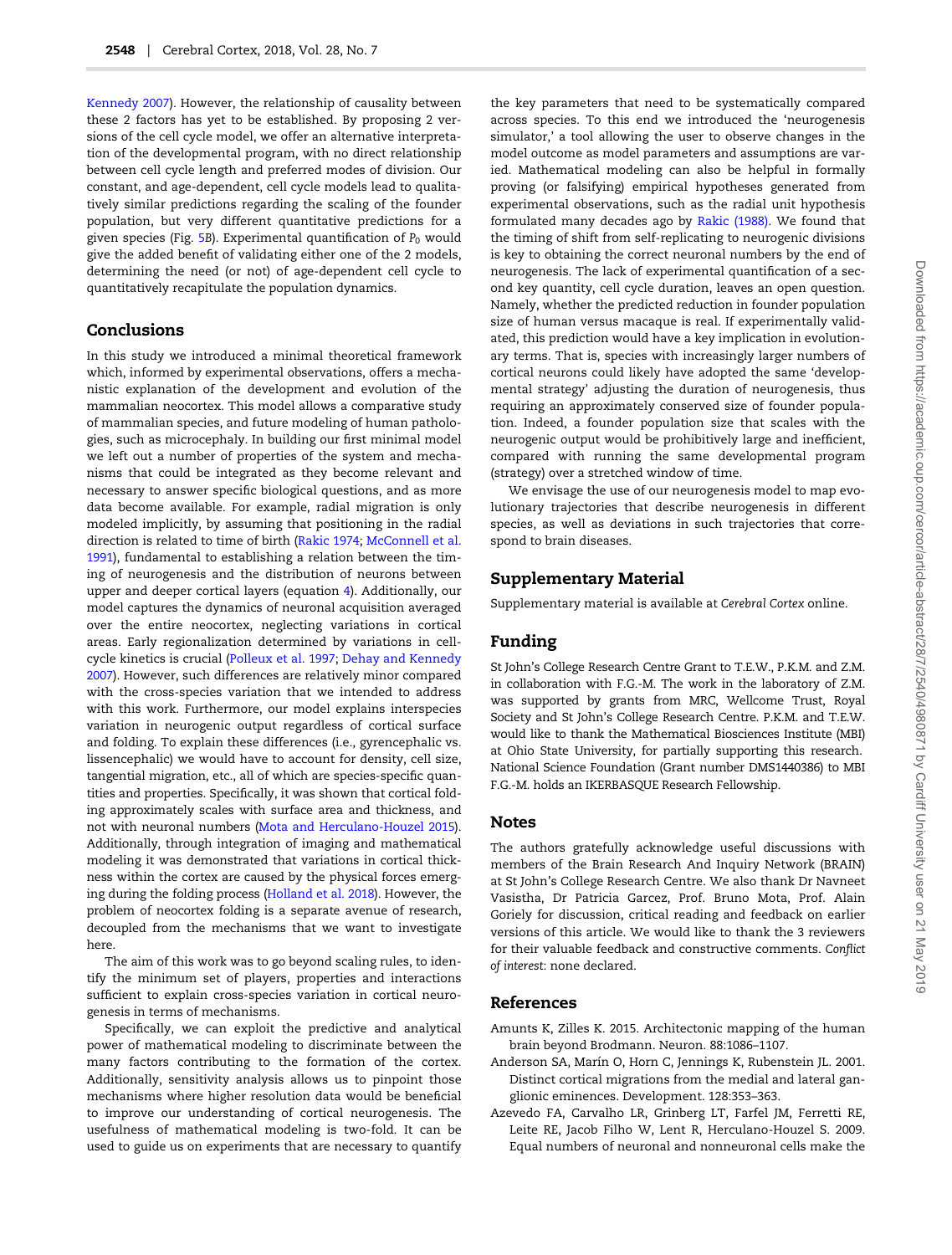<span id="page-9-0"></span>human brain an isometrically scaled-up primate brain. J Comp Neurol. 513:532–541.

- Badea A, Ali-Sharief AA, Johnson GA. 2007. Morphometric analysis of the C57BL/6J mouse brain. Neuroimage. 37:683–693.
- Barber M, Pierani A. 2016. Tangential migration of glutamatergic neurons and cortical patterning during development: lessons from Cajal-Retzius cells. Dev Neurobiol. 76:847–881.
- Betizeau M, Cortay V, Patti D, Pfister S, Gautier E, Bellemin-Ménard A, Afanassieff M, Huissoud C, Douglas RJ, Kennedy H, et al. 2013. Precursor diversity and complexity of lineage relationships in the outer subventricular zone of the primate. Neuron. 80:442–457.
- Bielle F, Griveau A, Narboux-Nême N, Vigneau S, Sigrist M, Arber S, Wassef M, Pierani A. 2005. Multiple origins of Cajal-Retzius cells at the borders of the developing pallium. Nat Neurosci. 8:1002–1012.
- Brodmann K. 1908. Beiträge zur histologischen Lokalisation der Grosshirnrinde, Sechste Mitteilung: Die Cortexgliederung des Menschen. J Psychol Neurol. 10:231–246.
- Bystron I, Blakemore C, Rakic P. 2008. Development of the human cerebral cortex: Boulder Committee revisited. Nat Rev Neurosci. 9:110–122.
- Cajal SR. 1909. Histologie dù Système Nerveux de l´homme et des vertébrés. París (FR): Maloine.
- Charvet CJ, Cahalane DJ, Finlay BL. 2015. Systematic, crosscortex variation in neuron numbers in rodents and primates. Cereb Cortex. 25:147–160.
- Chenn A, Walsh CA. 2002. Regulation of cerebral cortical size by control of cell cycle exit in neural precursors. Science. 297: 365–369.
- Cheung AF, Pollen AA, Tavare A, DeProto J, Molnár Z. 2007. Comparative aspects of cortical neurogenesis in vertebrates. J Anat. 211:164–176.
- Clark DA, Mitra PP, Wang SSH. 2001. Scalable architecture in mammalian brain. Nature. 411:189–193.
- Corbin JG, Nery S, Fishell G. 2001. Telencephalic cells take a tangent: non-radial migration in the mammalian forebrain. Nat Neurosci. 4:1177–1182.
- De Carlos JA, López-Mascaraque L, Valverde F. 1996. Dynamics of cell migration from the lateral ganglionic eminence in the rat. J Neurosci. 16:6146–6156.
- Dehay C, Kennedy H. 2007. Cell-cycle control and cortical development. Nat Rev Neurosci. 8:438–450.
- Fietz SA, Kelava I, Vogt J, Wilsch-Bräuninger M, Stenzel D, Fish JL, Corbeil D, Riehn A, Distler W, Nitsch R, et al. 2010. OSVZ progenitors of human and ferret neocortex are epithelial-like and expand by integrin signaling. Nat Neurosci. 13:690–699.
- Florio M, Huttner WB. 2014. Neural progenitors, neurogenesis and the evolution of the neocortex. Development. 141:2182–2194.
- Gal JS, Morozov YM, Ayoub AE, Chatterjee M, Rakic P, Haydar TF. 2006. Molecular and morphological heterogeneity of neural precursors in the mouse neocortical proliferative zones. J Neurosci. 26:1045–1056.
- García-Moreno F, Anderton E, Jankowska M, Begbie J, Encinas JM, Irimia M, Molnár Z. 2018. Absence of tangentially migrating glutamatergic neurons in the developing avian brain. Cell Rep. 22:96–109.
- García-Moreno F, López-Mascaraque L, De Carlos JA. 2007. Origins and migratory routes of murine Cajal-Retzius cells. J Comp Neurol. 500:419–432.
- Gilmore EC, Walsh CA. 2013. Genetic causes of microcephaly and lessons for neuronal development. Wiley Interdiscip Rev Dev Biol. 2:461–478.
- Gohlke JM, Griffith WC, Faustman EM. 2007. Computational models of neocortical neuronogenesis and programmed cell death in the developing mouse, monkey, and human. Cereb Cortex. 17:2433–2442.
- Götz M, Huttner WB. 2005. The cell biology of neurogenesis. Nat Rev Mol Cell Biol. 6:777–788.
- Hansen DV, Lui JH, Parker PRL, Kriegstein AR. 2010. Neurogenic radial glia in the outer subvenmtricular zone of human neocortex. Nature. 464:554–561.
- Haydar TF, Nowakowski RS, Yarowsky PJ, Krueger BK. 2000. Role of founder cell deficit and delayed neurogenesis in microencephaly of the trisonomy 16 mouse. J Neurosci. 20:4156–4164.
- Herculano-Houzel S. 2009. The human brain in numbers: a linearly scaled-up primate brain. Front Hum Neurosci. 3:1–11.
- Herculano-Houzel S. 2012. The remarkable, yet not extraordinary, human brain as a scaled-up primate brain and its associated cost. Procl Natl Acad Sci USA. 109:10661–10668.
- Herculano-Houzel S, Collins CE, Wong P. 2007. Cellular scaling rules for primate brains. Procl Natl Acad Sci USA. 104: 3562–3567.
- Herculano-Houzel S, Mota B, Lent R. 2006. Cellular scaling rules for rodent brains. Proc Natl Acad Sci. 103:12138–12143.
- Holland M, Budday S, Goriely A, Kuhl E. 2018. Symmetry breaking in the developing brain: cortical thickness variations emerge from folding. Unpublished.
- Huttner WB, Brand M. 1997. Asymmetric division and polarity of neuroepithelial cells. Curr Opin Neurobiol. 7:29–39.
- Imayoshi I, Kageyama R. 2014. bHLH factors in self-renewal, multipotency, and fate choice of neural progenitor cells. Neuron. 82:9–23.
- Kaas JH. 2013. The evolution of brains from early mammals to humans. Wiley Interdiscip Rev Cogn Sci. 4:33–45.
- Kessaris N, Fogarty M, Iannarelli P, Grist M, Wegner M, Richardson WD. 2006. Competing waves of oligodendrocytes in the forebrain and postnatal elimination of an embryonic lineage. Nat Neurosci. 9:173–179.
- Kornack DR. 2000. Neurogenesis and the evolution of cortical diversity: mode, tempo, and partitioning during development and persistence in adulthood. Brain Behav Evol. 55: 336–344.
- Kornack DR, Rakic P. 1998. Changes in cell-cycle kinetics during the development and evolution of primate neocortex. Proc Natl Acad Sci USA. 95:1242–1246.
- Krubitzer L, Kaas J. 2005. The evolution of the neocortex in mammals: how is phenotypic diversity generated? Curr Opin Neurobiol. 15:444–453.
- Kuan C, Roth KA, Flavell RA, Rakic P. 2000. Mechanisms of programmed cell death in the developing brain. Trens Neurosci. 23:291–297.
- Kwan KY, Sestan N, Anton ES. 2012. Transcriptional coregulation of neuronal migration and laminar identity in the neocortex. Development. 139:1535–1546.
- Lavdas AA, Grigoriou M, Pachnis V, Parnavelas JG. 1999. The medial ganglionic eminence gives rise to a population of early neurons in the developing cerebral cortex. J Neurosci. 19:7881–7888.
- Lui JH, Hansen DV, Kriegstein AR. 2011. Development and evolution of the human neocortex. Cell. 146:18–36.
- Mallamaci A. 2013. Developmental control of cortico-cerebral astrogeneis. Int J Dev Biol. 57:689–706.
- Markram H, Toledo-Rodriguez M, Wang Y, Gupta A, Silberberg G, Wu C. 2004. Interneurons of the neocortical inhibitory system. Nat Rev Neurosci. 5:793–807.